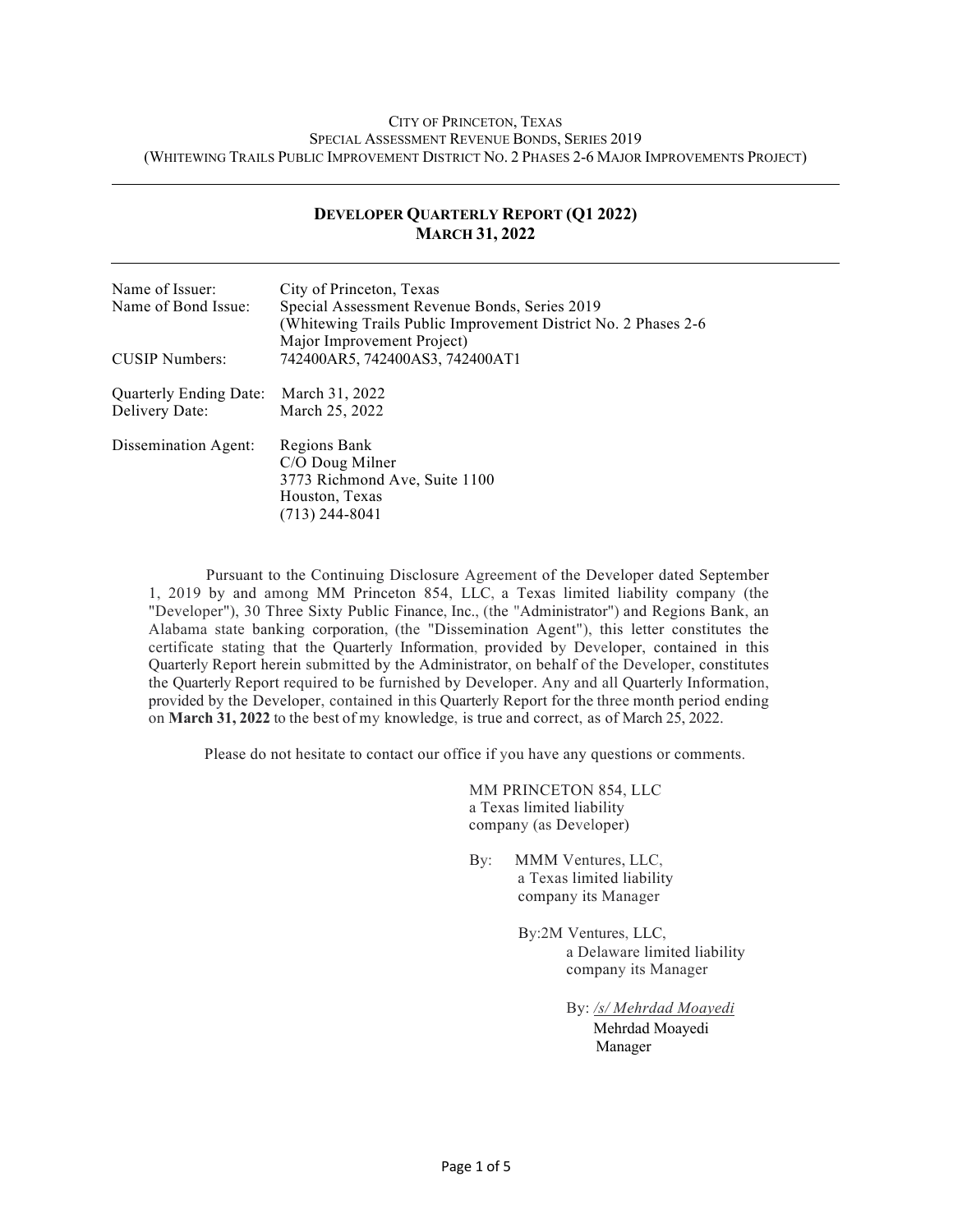# **TABLE 3(d)(i)**

| <b>ASSESSMENT ALLOCATION OVERVIEW AS OF MARCH 31, 2022</b> |                                                                        |  |  |  |  |
|------------------------------------------------------------|------------------------------------------------------------------------|--|--|--|--|
|                                                            | NUMBER OF PARCELS AND/OR LOTS IN PHASES 2-6 OF THE DISTRICT SUBJECT TO |  |  |  |  |
|                                                            | <b>ASSESSMENTS:</b>                                                    |  |  |  |  |
| <b>LOT TYPE</b>                                            |                                                                        |  |  |  |  |
| SF 100' LOTS                                               | 27                                                                     |  |  |  |  |
| SF 75' LOTS                                                | 61                                                                     |  |  |  |  |
| SF <sub>60</sub> ' LOTS                                    | 1,005                                                                  |  |  |  |  |
| SF 50' Lots                                                | 1,007                                                                  |  |  |  |  |
| <b>TOTAL SF UNITS</b>                                      |                                                                        |  |  |  |  |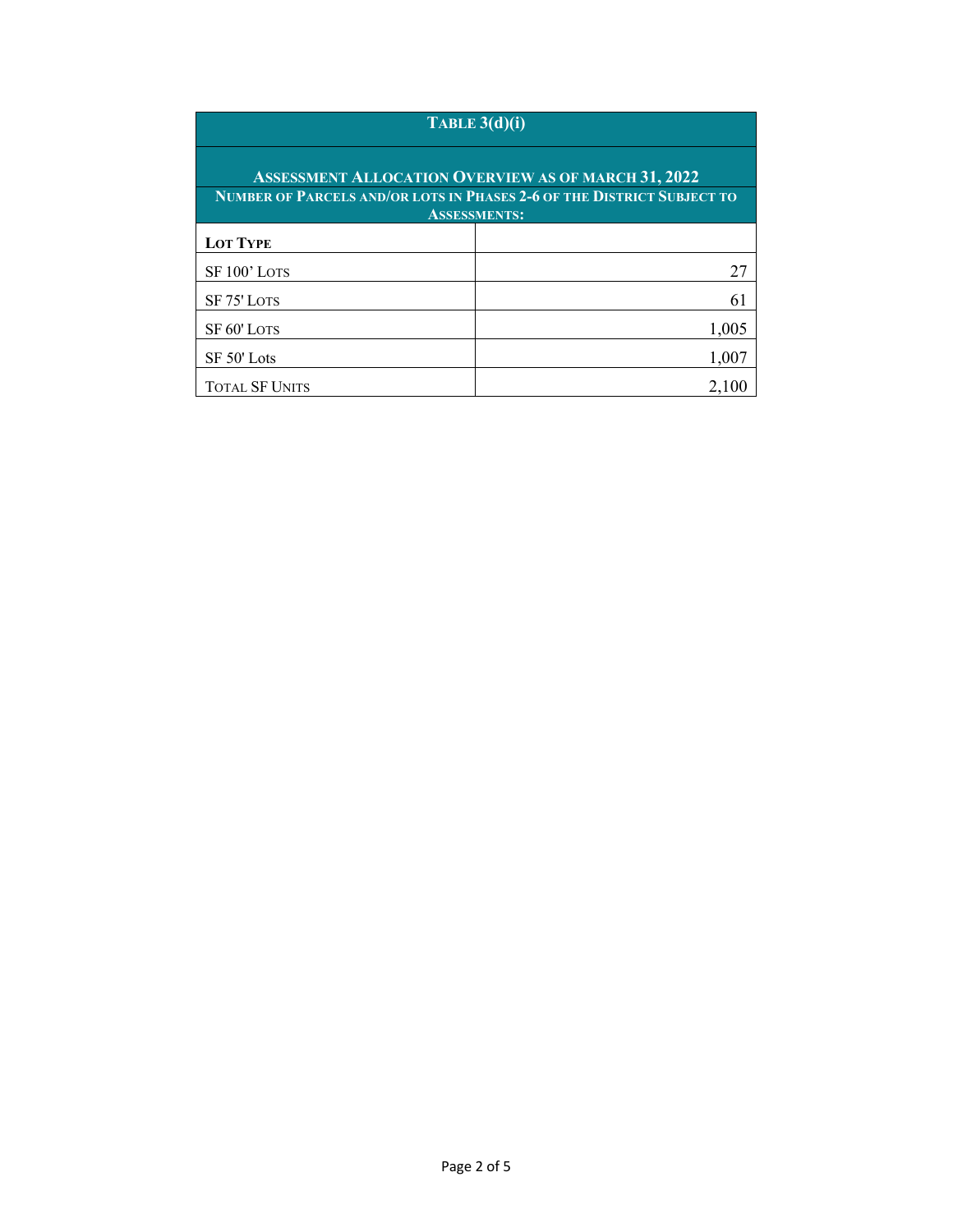|                                                                           | TABLE $3(d)(ii)$                            |                                            |                                    |  |  |  |
|---------------------------------------------------------------------------|---------------------------------------------|--------------------------------------------|------------------------------------|--|--|--|
| <b>LANDOWNER COMPOSITION OF PHASES 2-6</b><br><b>AS OF MARCH 31, 2022</b> |                                             |                                            |                                    |  |  |  |
| <b>LANDOWNER COMPOSITION</b>                                              | <b>PLANNED</b><br><b>SINGLE FAMILY LOTS</b> | <b>ACTUAL</b><br><b>SINGLE FAMILY LOTS</b> | % OF ANNUAL<br><b>INSTALLMENTS</b> |  |  |  |
| <b>Subsequent Third-Party SF</b><br><b>Residential Owned</b>              |                                             |                                            |                                    |  |  |  |
| SF 100' Lots                                                              | N/A                                         | N/A                                        | N/A                                |  |  |  |
| SF 75' Lots                                                               | N/A                                         | N/A                                        | N/A                                |  |  |  |
| SF 60' Lots                                                               | N/A                                         | N/A                                        | N/A                                |  |  |  |
| SF 50' Lots                                                               | N/A                                         | N/A                                        | N/A                                |  |  |  |
| Total Subsequent Third-<br>Party Owned Lots:                              | N/A                                         | N/A                                        | N/A                                |  |  |  |
| <b>Developer Owned</b>                                                    |                                             |                                            |                                    |  |  |  |
| SF 100' Lots                                                              | 27                                          | $\boldsymbol{0}$                           | $N/A^a$                            |  |  |  |
| SF 75' Lots                                                               | 61                                          | $\boldsymbol{0}$                           | $N/A^a$                            |  |  |  |
| SF 60' Lots                                                               | 1,005                                       | $\theta$                                   | $N/A^a$                            |  |  |  |
| SF 50' Lots                                                               | 1,007                                       | $\theta$                                   | $N/A^a$                            |  |  |  |
| Total Developer Owned SF<br>$Lots$ :                                      |                                             |                                            |                                    |  |  |  |
| <b>Total Development</b>                                                  | 2,100                                       | $\bf{0}$                                   | N/A                                |  |  |  |

## **TABLE 3(d)(iii)**

### **DEVELOPER ABSORPTION STATISTICS FOR SINGLE FAMILY RESIDENTIAL IN PHASES 2-6**

|                                                                | <b>NUMBER OF</b><br>PLATTED LOTS <sup>a</sup> | <b>NEW HOME</b><br><b>STARTS<sup>a</sup></b> | <b>CLOSED TO</b><br>HOMEBUILDER <sup>a</sup> | <b>INCREASE</b><br><b>FROM PRIOR</b><br><b>QUARTER<sup>a</sup></b> | <b>UNDER CONTRACT</b><br><b>WITH</b><br>HOMEBUILDER <sup>a</sup> | <b>NOT CLOSED OR</b><br><b>UNDER</b><br><b>CONTRACT<sup>a</sup></b> |
|----------------------------------------------------------------|-----------------------------------------------|----------------------------------------------|----------------------------------------------|--------------------------------------------------------------------|------------------------------------------------------------------|---------------------------------------------------------------------|
| <b>Quarter Ending</b><br><b>March 31, 2022</b>                 |                                               |                                              |                                              |                                                                    |                                                                  |                                                                     |
| SF 100' Lots                                                   | N/A                                           | N/A                                          | N/A                                          | N/A                                                                | N/A                                                              | N/A                                                                 |
| SF 75' Lots                                                    | N/A                                           | N/A                                          | N/A                                          | N/A                                                                | N/A                                                              | N/A                                                                 |
| SF 60' Lots                                                    | N/A                                           | N/A                                          | N/A                                          | N/A                                                                | N/A                                                              | N/A                                                                 |
| SF 50' Lots                                                    | N/A                                           | N/A                                          | N/A                                          | N/A                                                                | N/A                                                              | N/A                                                                 |
| Total SF Units:                                                | N/A                                           | N/A                                          | N/A                                          | N/A                                                                | N/A                                                              | N/A                                                                 |
| <b>Total Absorption:</b>                                       |                                               |                                              |                                              |                                                                    |                                                                  |                                                                     |
| SF 100' Lots                                                   | N/A                                           | N/A                                          | N/A                                          | N/A                                                                | N/A                                                              | N/A                                                                 |
| SF 75' Lots                                                    | N/A                                           | N/A                                          | N/A                                          | N/A                                                                | N/A                                                              | N/A                                                                 |
| SF 60' Lots                                                    | N/A                                           | N/A                                          | N/A                                          | N/A                                                                | N/A                                                              | N/A                                                                 |
| SF 50' Lots                                                    | N/A                                           | N/A                                          | N/A                                          | N/A                                                                | N/A                                                              | N/A                                                                 |
| <b>Total SF Units:</b>                                         | N/A                                           | N/A                                          | N/A                                          | N/A                                                                | $N\!/\!A$                                                        | $N\!/\!A$                                                           |
| <sup>a</sup> As of March 31, 2022 no plats have been recorded. |                                               |                                              |                                              |                                                                    |                                                                  |                                                                     |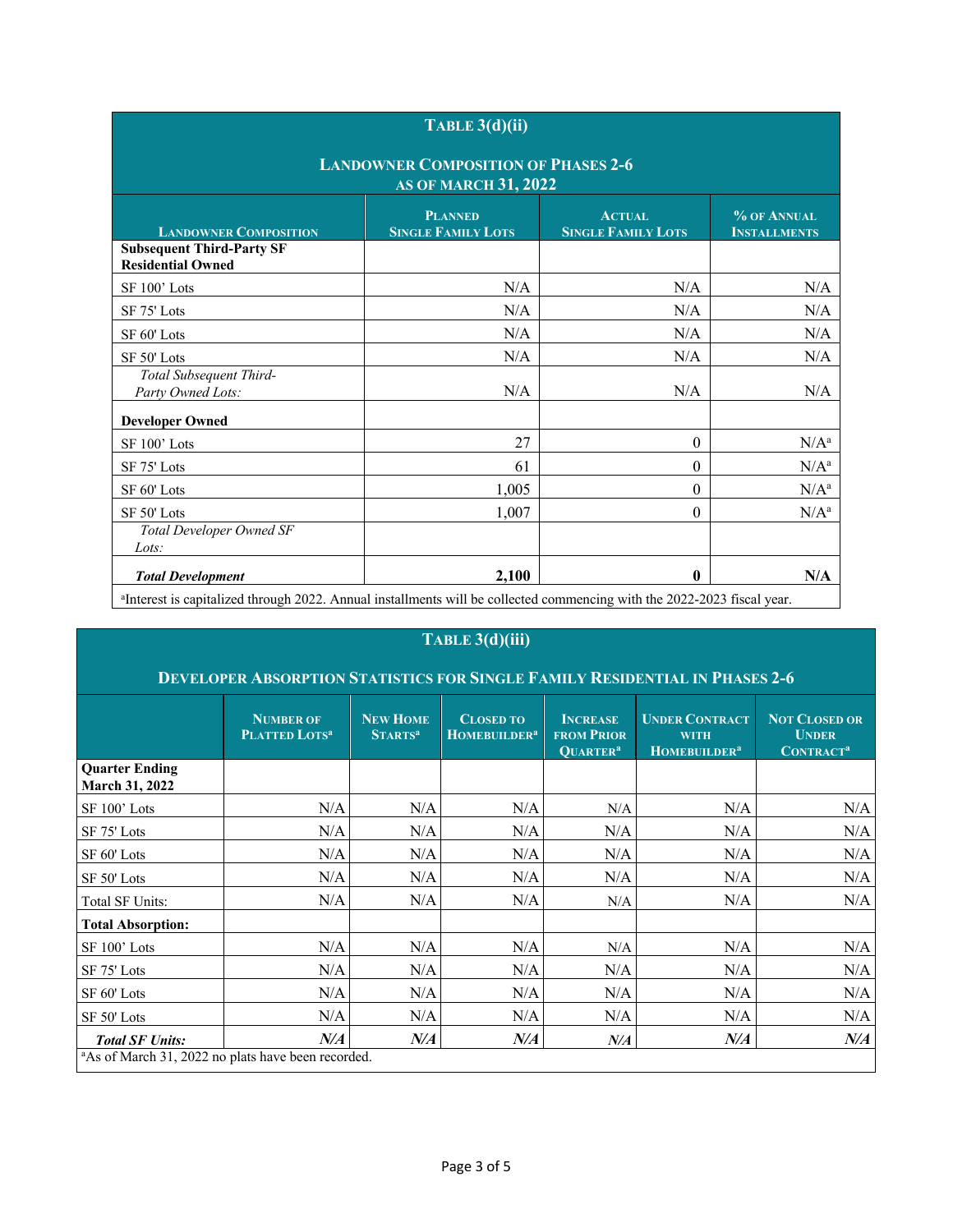| TABLE $3(d)(iv)$<br>HOMEBUILDER ABSORPTION STATISTICS FOR SINGLE FAMILY RESIDENTIAL IN PHASES 2-6 |     |     |     |     |     |     |     |
|---------------------------------------------------------------------------------------------------|-----|-----|-----|-----|-----|-----|-----|
|                                                                                                   |     |     |     |     |     |     |     |
| <b>QUARTER ENDING</b><br><b>MARCH 31, 2022</b>                                                    |     |     |     |     |     |     |     |
| HOMEBUILDER                                                                                       |     |     |     |     |     |     |     |
| SF 100' LOTS                                                                                      | N/A | N/A | N/A | N/A | N/A | N/A | N/A |
| SF 75' Lots                                                                                       | N/A | N/A | N/A | N/A | N/A | N/A | N/A |
| SF 60' Lots                                                                                       | N/A | N/A | N/A | N/A | N/A | N/A | N/A |
| SF 50' Lots                                                                                       | N/A | N/A | N/A | N/A | N/A | N/A | N/A |
| <b>TOTAL UNITS:</b>                                                                               | N/A | N/A | N/A | N/A | N/A | N/A | N/A |
| <b>TOTAL ABSORPTION:</b>                                                                          |     |     |     |     |     |     |     |
| SF <sub>100</sub> ' LOTS                                                                          | N/A | N/A | N/A | N/A | N/A | N/A | N/A |
| SF 75' Lots                                                                                       | N/A | N/A | N/A | N/A | N/A | N/A | N/A |
| SF 60' Lots                                                                                       | N/A | N/A | N/A | N/A | N/A | N/A | N/A |
| SF 50' Lots                                                                                       | N/A | N/A | N/A | N/A | N/A | N/A | N/A |
| <b>TOTAL UNITS:</b><br><sup>a</sup> As of March 31, 2022, no lots have been sold to homebuilders. | N/A | N/A | N/A | N/A | N/A | N/A | N/A |

| TABLE $3(d)(v)$                                                                |                                                       |  |  |  |
|--------------------------------------------------------------------------------|-------------------------------------------------------|--|--|--|
| PERMITS/APPROVALS                                                              |                                                       |  |  |  |
| <b>MATERIALLY ADVERSE CHANGE OR</b><br><b>DETERMINATION TO PERMIT/APPROVAL</b> | <b>DESCRIPTION OF THE CHANGE TO THE LAND USE PLAN</b> |  |  |  |
| $N/A^a$                                                                        |                                                       |  |  |  |

<sup>a</sup>There are no materially adverse changes or determinations to permits or approvals.

| TABLE $3(d)(vi)$<br>OCCURRENCE OF ANY NEW OR MODIFIED MORTGAGE DEBT |               |                  |                      |              |  |
|---------------------------------------------------------------------|---------------|------------------|----------------------|--------------|--|
| <b>BORROWER</b>                                                     | <b>LENDER</b> | <b>AMOUNT</b>    | <b>INTEREST RATE</b> | <b>TERMS</b> |  |
| $N/A^a$                                                             | $N/A^a$       | N/A <sup>a</sup> | $N/A^a$              | $N/A^a$      |  |
| <sup>a</sup> There is no new or modified mortgage debt.             |               |                  |                      |              |  |